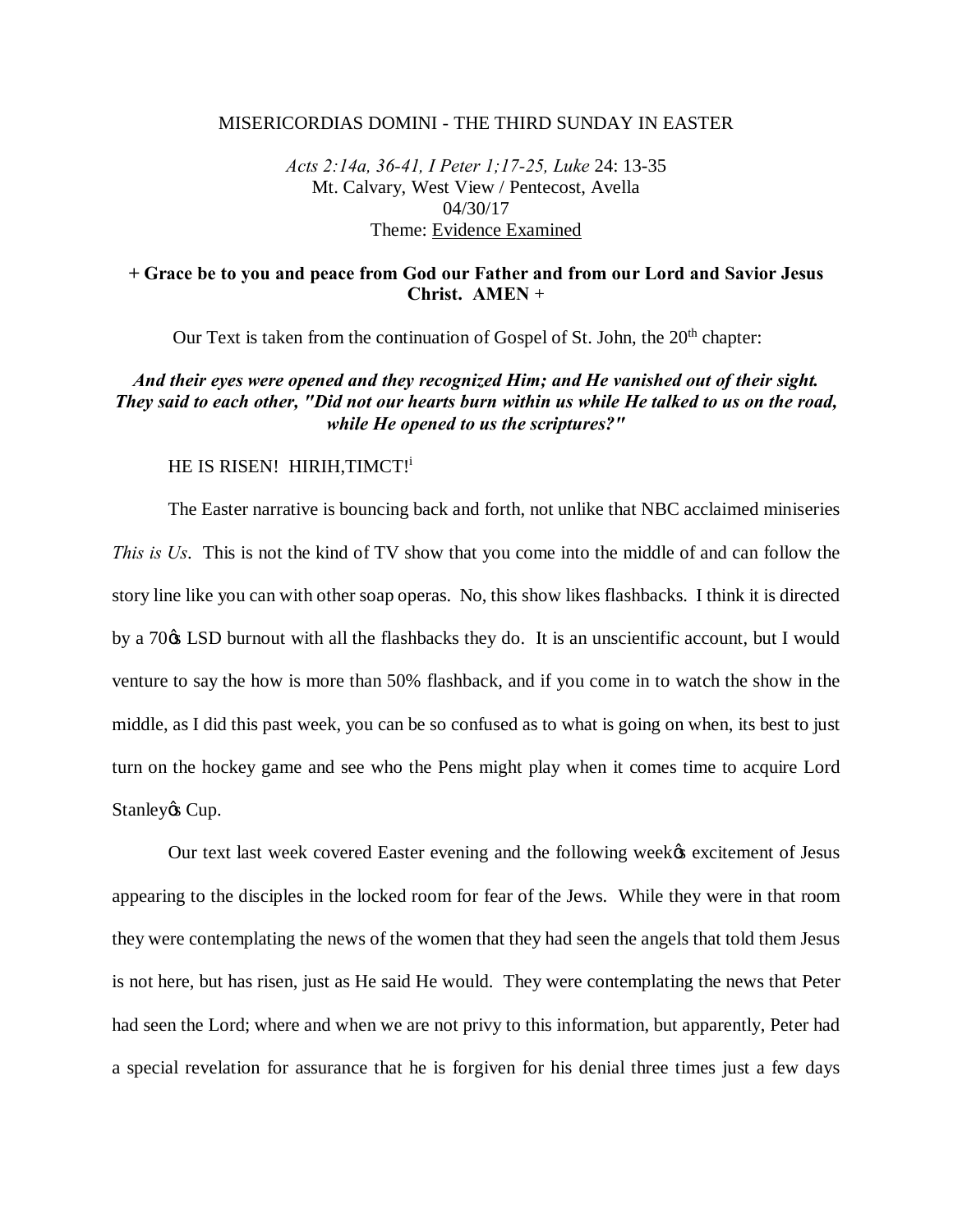before. Today, we are flashing back to the time that Cleopas and the other disciple, most likely Luke Himself, who had their own personal encounter with Jesus.

What makes this encounter so wonderful, is that these two disciples are no better than Thomas. They had just as much evidence as Thomas had, and as I said last week, there is no excuse for Thomas to not believe. They had the evidence of Jesus telling them He would rise, and as I said last week, anybody coming into this world through a virgin birth has my full attention and trust that what they may say is true. So, if Jesus tells them He will rise in three days, well this should not be as shocking to them as a Trump election. They had the Old Testament scriptures declaring the proof of Jesus as the Messiah and thereby His body would not see decay. Certainly, they had all this already, so why doubt?

For these two, I will grant the pass that they may have been in just too much grief at the loss of their Savior. It seems to me that they were not so much into disbelief as they were in thought trying to sort things out for themselves. They were talking to each other about the things that have happened. They were examining the evidence and reexamining them to come to terms with what they had witness three days prior, to what they have heard this day. Do not misunderstand, examining evidence is not wrong. Oh, to be sure one has to live by faith, and faith only comes from hearing the Word of God, but to examine what is before you is not a sin, but necessary, so that the facts are straight and the argument sound.

I guess if I want to be a bit more accurate, I believe the term is  $\delta$ examine the Scriptures $\delta$ . You and I have the wonderful ability to examine the Scriptures, and show where Christ is in our lives. Whereas the disciples had to sort through all the evidence to understand what the Holy Ghost was communicating to them, you have the full Scriptures to see that Jesus has been born of a virgin; Jesus has lived the sinless life in your place; Jesus has paid the ultimate price of His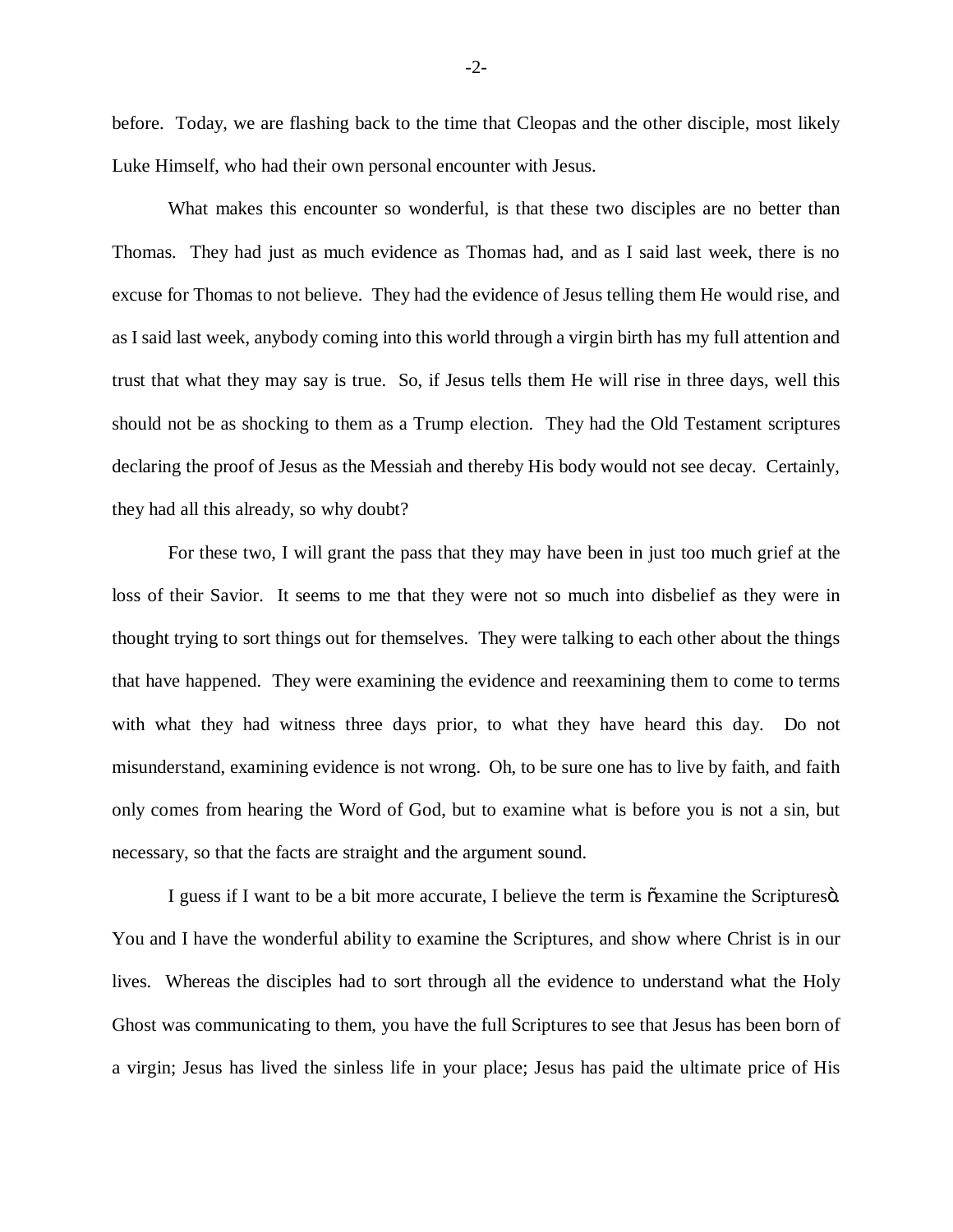complete life shed upon the Cross of Calvary, not with Gold or Silver, but with His holy precious blood and His innocent suffering and death. The evidence is overwhelming that this has been accepted as the price by the Father by raising Him from the grave, for death has no mastery over Him. Because He is both Lord and Christ, has lived and died and rose again, you can live a life worth of the Name Jesus, by faith in Him. Your baptism is the mark wherewith you are the Child of God and saved by the blood shed from the cross. Partaking of the very Body and blood, you are forgiven just as Jesus says you are, and that is all the evidence you need to believe.

It is also all the evidence you need to share the good news with your neighbor. As your walking along the way through life towards the destination of eternal life, you can also review the scriptures and see where Jesus has proven to be the Messiah to come, the final sacrifice for all sins, and the ultimate payer of your sins so that you may live. This is also a wonderful opportunity to share this evidence with those who have yet to examine all the facts and come to a knowledge of the Christ through the workings of the Holy Ghost. Are there really people who do not understand the virgin birth, the life, the death, the resurrection of Jesus for their life? Just look at the  $\tilde{\text{oself}}$ helpö section of any book store or library. They are full of ways to take care of yourself, but incredibly few that encourage you to allow God to be God and let Him take care of you through the cross of Calvary. That is why they are called  $\tilde{\alpha}$ self-helpo. Now is the time to help with the Gospel. Help your neighbor know the Death and life of Christ that they can understand their salvation through the evidence presented with the bloody cross and the empty tomb.

HE IS RISEN! HIRIH,TIMCT! In His most Holy Name we pray. **AMEN**.

## + AND NOW MAY THE PEACE OF GOD WHICH SURPASSES ALL UNDERSTANDING

KEEP YOUR HEARTS AND MINDS IN UNION WITH CHRIST JESUS. AMEN+

Offering / Prayers